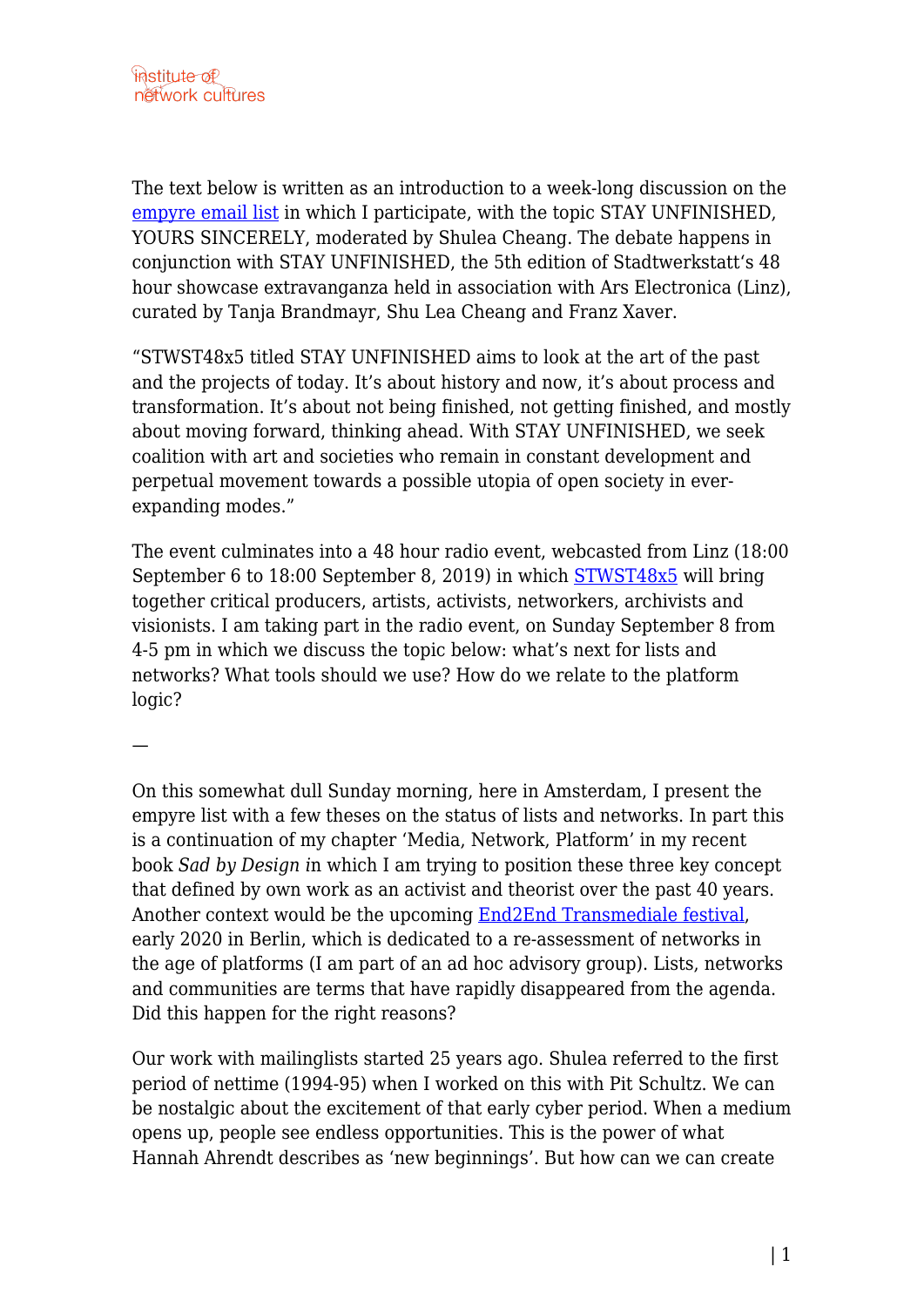new beginnings today? Should older alternative infrastructures disappear first to make way for these new beginnings? Is empyre standing in the way? Are email lists becoming part of the problem? Do we maintain these lists out of some sort of artisan appreciation of authentic form of horizontal communication that once worked, much like people that re-establish telegraph connections, start sending faxes again, write airmail letters and travel the ocean by sailing boat to make a point? What means UNFINISHED in this context? Finish the unfinished job of finally drawing consequences of our senseless 'culture of complaint' and open up new channels, new forms of organization? What's the art of regrouping?

Ever since the rise of Web 2.0 and the introduction of smart phones, the world has moved on and rendered the email galaxy irrelevant. Young people associate email with authority (parents, institutions, school teachers). So far, the aging new media arts and activist community has been unable to find an appropriate answer to this shift. Most of us somehow try to accommodate and use this or that dominant social media platform without the feel of community. This is leaving us with the feeling of a gap; maybe different from the existential feelings of younger generations such as depression, sadness and boredom, but still… We all know the diagnosis by now but what's to be done? Why are so many of us stuck? Why didn't a new cool and amazing killer app just wipe out Facebook overnight? Why can't alternative search engines compete with Google? This is not what was supposed to happen. Wasn't this going to be the age of true markets?

The 1990s promise of tactical media was one of flexibility, to switch from one medium to the next. We combined the analogue with the digital, the local with the global, the arts with the activism, yet this perverse poly-sexual 'multi-media' dream has somehow been fulfilled and, in a weird dialectical move, jailed us inside one-dimensional centralized platforms that are actively preventing us from self-organization. Should we read the email nostalgia (or dogmatic inability to move on) as a somewhat subversive gesture? I doubt. Another platform is possible. We have to come together, in ever greater numbers. A re-assessment of the relation between networks and platforms is a highly urgent matter.

What's communication with consequences? We know it exists. Look at [Hong](https://www.youtube.com/watch?v=BzfgG1CZjc0) [Kong](https://www.youtube.com/watch?v=BzfgG1CZjc0), Khartoum, but also India, where the widespread use of Whatsapp groups is fueling hatred. We do not just conspire, exchange ideas and debate them but want this to happen in a productive context that responds to